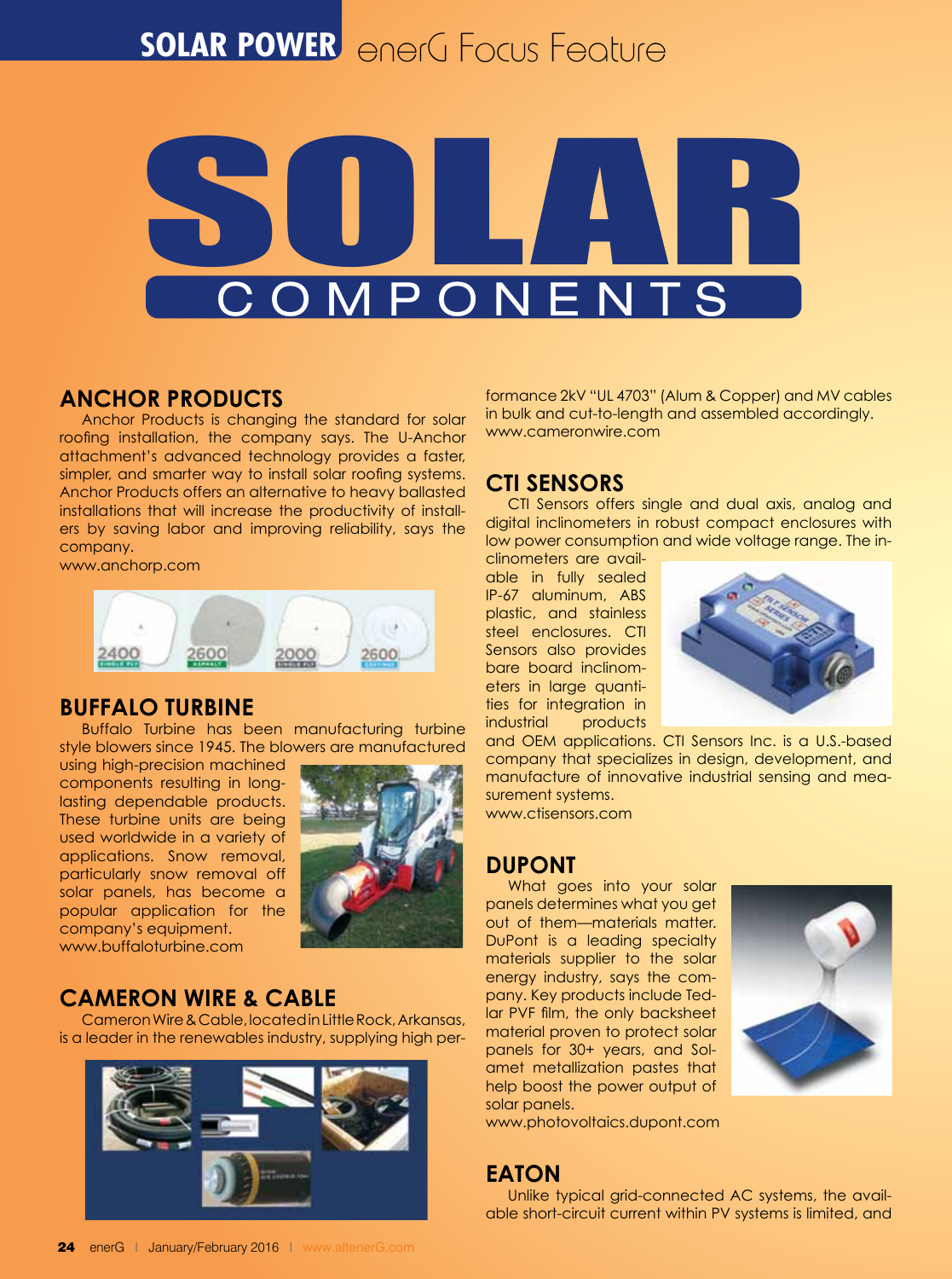the overcurrent protective devices (OCPD) need to operate effectively on low levels of fault current. For this reason, Eaton conducted extensive research and development of PV fuses and circuit breakers that are specifically designed and tested to safely protect PV systems with high DC voltages and low fault currents. More information is available on the company's website. www.eaton.com/solar



#### **Heilind Electronics**

Heilind Electronics is a leading distributor of balance of systems products to the PV solar market. Its warehouses have a large inventory of PV connectors, grounding products, solar labels, and a wide variety of wire management devices. The company's offering includes products from leading suppliers such as Amphenol, Heyco, HellermanTyton, Multi-Contact, TE Connectivity, Wiley, and more.

www.heilind.com

## **ILSCO**

ILSCO is a component manufacturer to the renewable energy industry. Among a multitude of product solutions the company has available, ILSCO supplies an exclusive green Viritium-plated series of connectors that aid in visual inspection and designate the installed grounding points. www.ilsco.com



#### **Megger**



Megger, one of the leading manufacturers and suppliers of test equipment and measuring instruments for electrical power applications, now offers the PVM210, a new handheld irradiance meter that aids in locating the most appropriate site to place solar panels. Designed with both the solar detector and meter inside the unit, the PVM210 provides solar/photovoltaic engineers with

a pocket-sized instrument that is said to be easy to use and can be held with just one hand while working on a sloping roof or atop a ladder. www.megger.com

What's in *YOUR* LAMINATOR?



**Choose Quality Steinbach Materials and Lower Your Production Costs!**

- **· EVA-resistant Lamibran® Diaphragm**
- **· Top quality solid silicone diaphragms**
- **· Premium PTFE-coated release sheet and transport belt materials.**



**SmartechOnline.com 704 362 1922**

*to page 26*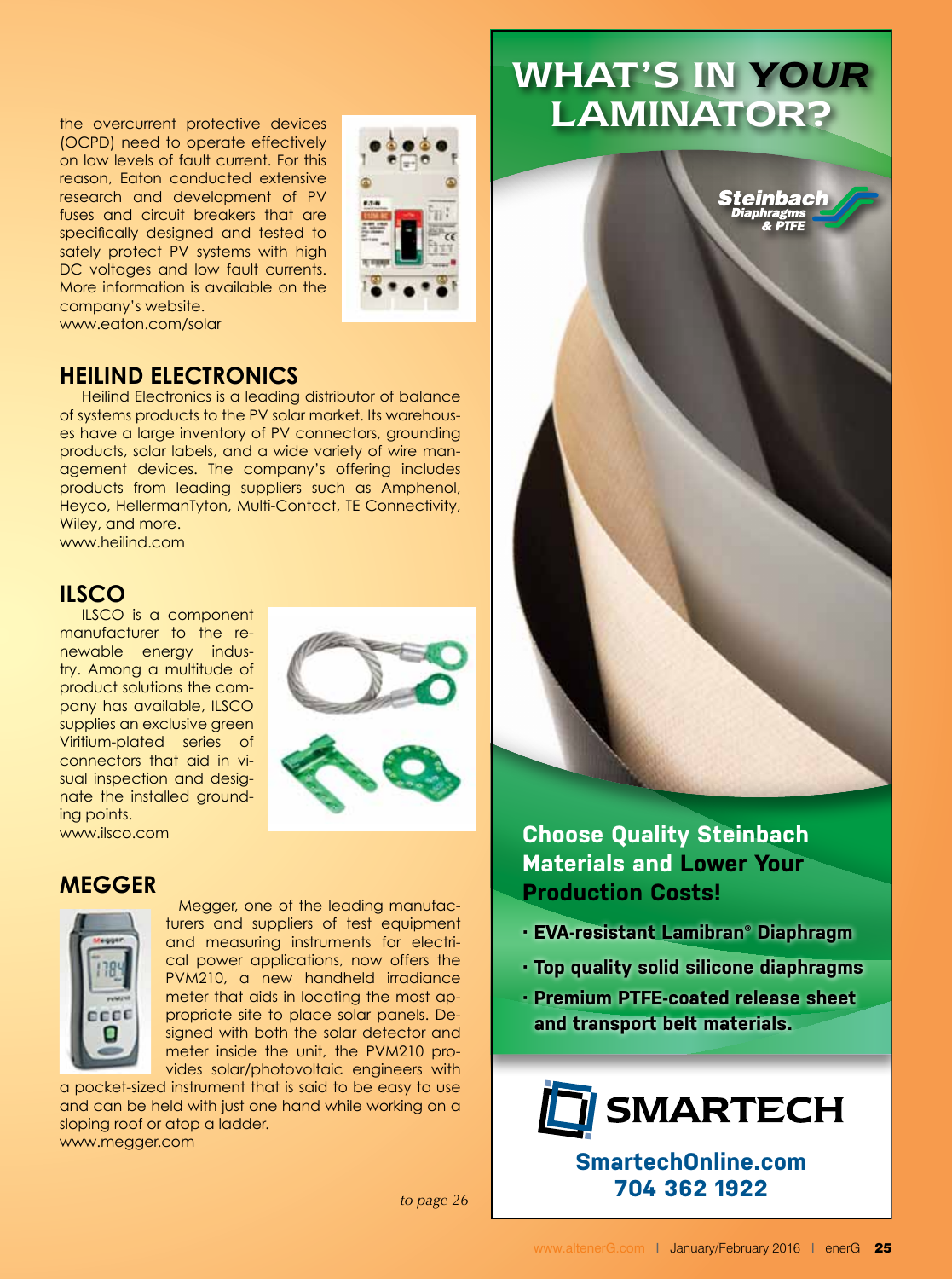# **SOLAR POWER** enerG Focus Feature

*from page 25*

## **Mudge Fasteners**

The DURA-CON Power Lag from Mudge Fasteners

showed no corrosion in tests to 1500 salt spray hours when used with aluminum components. The integrated washer head increases bearing surface, the serrated flange resists loosening due to vibration, and the type 17 tip allows easy starts and quick drives.

www.mudgefasteners.com

## **Multi-Contact USA**

The original MC4 connector by Multi-Contact has been installed over one billion times worldwide, reaching an installed production capacity of over 100 GW, says the company. The Multi-Contact solutions portfolio offers the right fit for field-assembled, pre-assembled, branch, panel-mount, and AC PV connectors.

www.multi-contact.com



## **Phoenix Contact**



 Phoenix Contact's EMpro energy meters offer scalable functionality in small, low-cost packages. EMpro energy meters collect energy information from the AC circuits common in solar electricity installations. EMpro meters are listed as Eligible System Performance Meters with the joint California Public Utility Commission/ California Energy Commission's Go Solar California! initiative. www.phoenixcontact.com

## **PMC Industries**

AceClamp manufactures a Rack-less Solar Kit system

that eliminates the need for all types of rail systems. By eliminating racking, project costs are drastically reduced. AceClamp and Solar Kits come fully assembled for easy installation. www.pmcind.com



## **Priority Wire & Cable**

Priority Wire & Cable is a supplier of electrical wire and cable to the North American market with 12 distribution centers. The company is a leader in the aluminum PV Cable market supplying 8 AWG up thru 1000 MCM 1/2KV PV cable as well as Cu string wire.



www.prioritywire.com

## **Quick Mount PV**

Quick Mount PV's Accessory Frame Bracket offers fast, on-the-ground installation for mounting module level electronics directly to the module frame, saving time and money, says the company. The Accessory Frame Bracket is extremely versatile and works with Quick Mount PV's Quick Rack rail-free mounting system, as well as railbased racking systems, ballasted, and ground-mounted systems.

www.quickmountpv.com



#### **Rennsteig Tools**

The Rennsteig Crimp System Tool brings it all together, says the company, and is designed to fabricate PV Cables and adaptors. Rennsteig offers interchangeable

die sets and locators for all major terminal manufacturers like Wieland, MC3, MC4, Tyco, Amphenol, Radox, SMK, Hosiden, and many others. Each type and size of terminal needs its own crimp. Just squeezing it isn't enough—you have to get



exactly the right dimension crimp if you want a perfect and secured connection, says the company. www.rennsteig.us

# **Roof Tech**

Roof Tech features U set Solar, a patented PV frame that has a unique frame design that makes heavy mounting systems a thing of the past, the company says. U set Solar offers efficient installation with fewer parts, to save time and reduce shipping costs. Roof Tech is currently offering exclusive partnerships to PV manufacturers in the